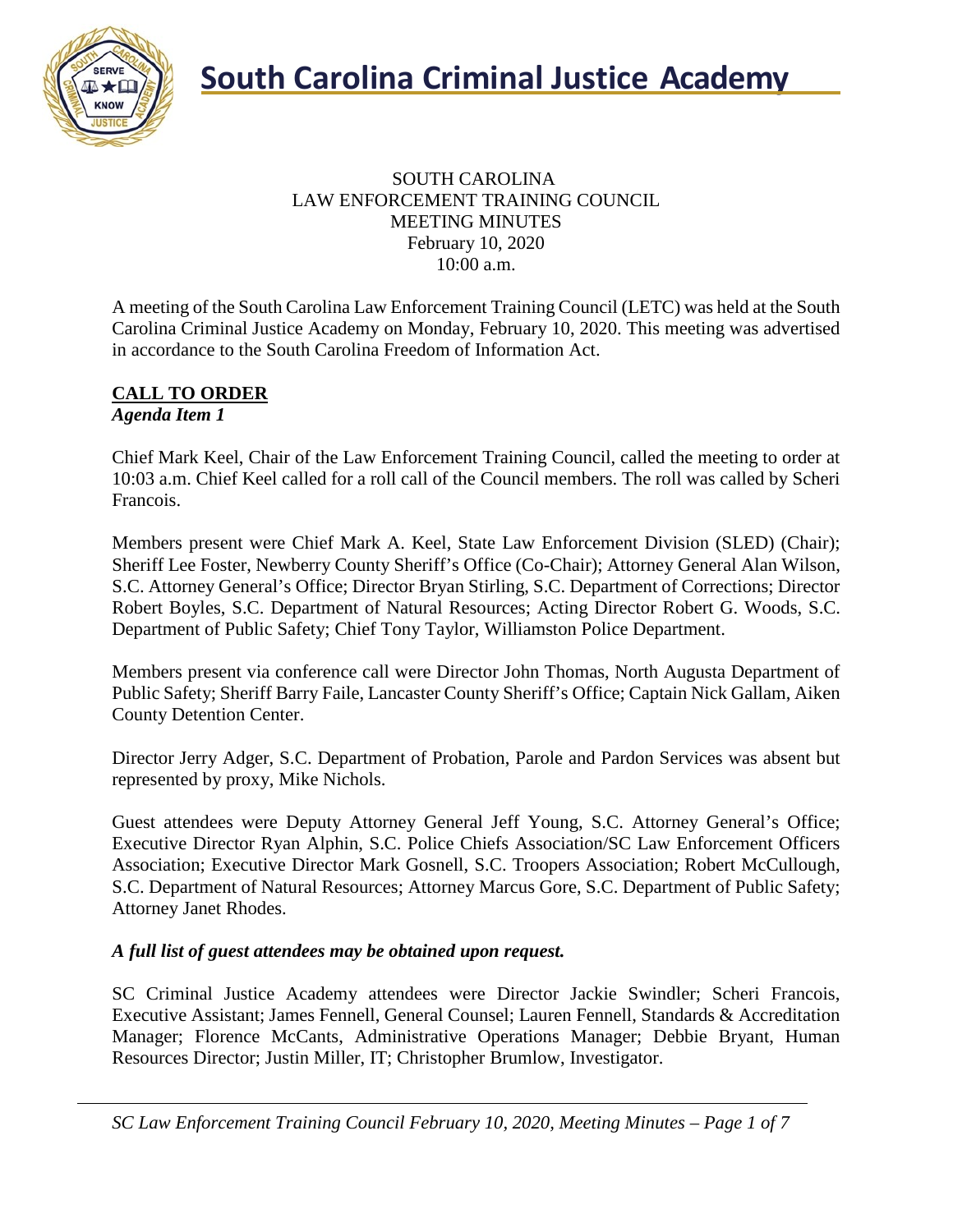

## **APPROVAL OF AGENDA**

*Agenda Item 2*

Upon a motion made by Director Boyles and seconded by Attorney General Wilson, Council voted unanimously to adopt the agenda as presented.

## **APPROVAL FOR MEETING MINUTES**

*Agenda Item 3*

1. A motion to approve the minutes of the January 29, 2020, meeting was made by Director Boyles and seconded by Attorney General Wilson. Council voted unanimously to accept the meeting minutes as recorded.

### **DIRECTOR'S REPORT**

*Agenda Item 4*

### **2. General Counsel**

Misconduct Cases

### **Emily Coty:** *2018-CJA-06-08 (Summerville Police Department)*

**Summary:** Willfully providing false, misleading, incomplete, deceitful, or incorrect information on a document, record, report, or form, except when required by departmental policy or by the law of this State. The Hearing Officer's recommendation is that Ms. Coty is eligible for certification as a law enforcement officer in the State of South Carolina; expungement within 30 days of the date of the issuance of the final agency decision. **Final Agency Decision Request.**

Sheriff Foster made a motion to accept the recommendation of the Hearing Officer. Director Boyles seconded the motion. Council voted unanimously to adopt the recommendation of the Hearing Officer that Ms. Coty is eligible for certification as a law enforcement officer in the State of South Carolina and that records of this misconduct case should be expunged within thirty- (30) days of the date of the issuance of the final agency decision.

### **Richard Cruz:** *2018-CJA-12-06 (Greenville County Sheriff's Office)*

**Summary:** Willfully making false, misleading, incomplete, deceitful, or incorrect statements to a law enforcement officer, a law enforcement agency, or a representative of the agency, except when required by departmental policy or by the laws of this State. Proposed consent order permanently relinquishing his law enforcement certification without admitting he committed the alleged misconduct and CJA expunges the allegation of misconduct from his file but keeps the consent order in his file. **Consent Order Request.**

*SC Law Enforcement Training Council February 10, 2020, Meeting Minutes – Page 2 of 7*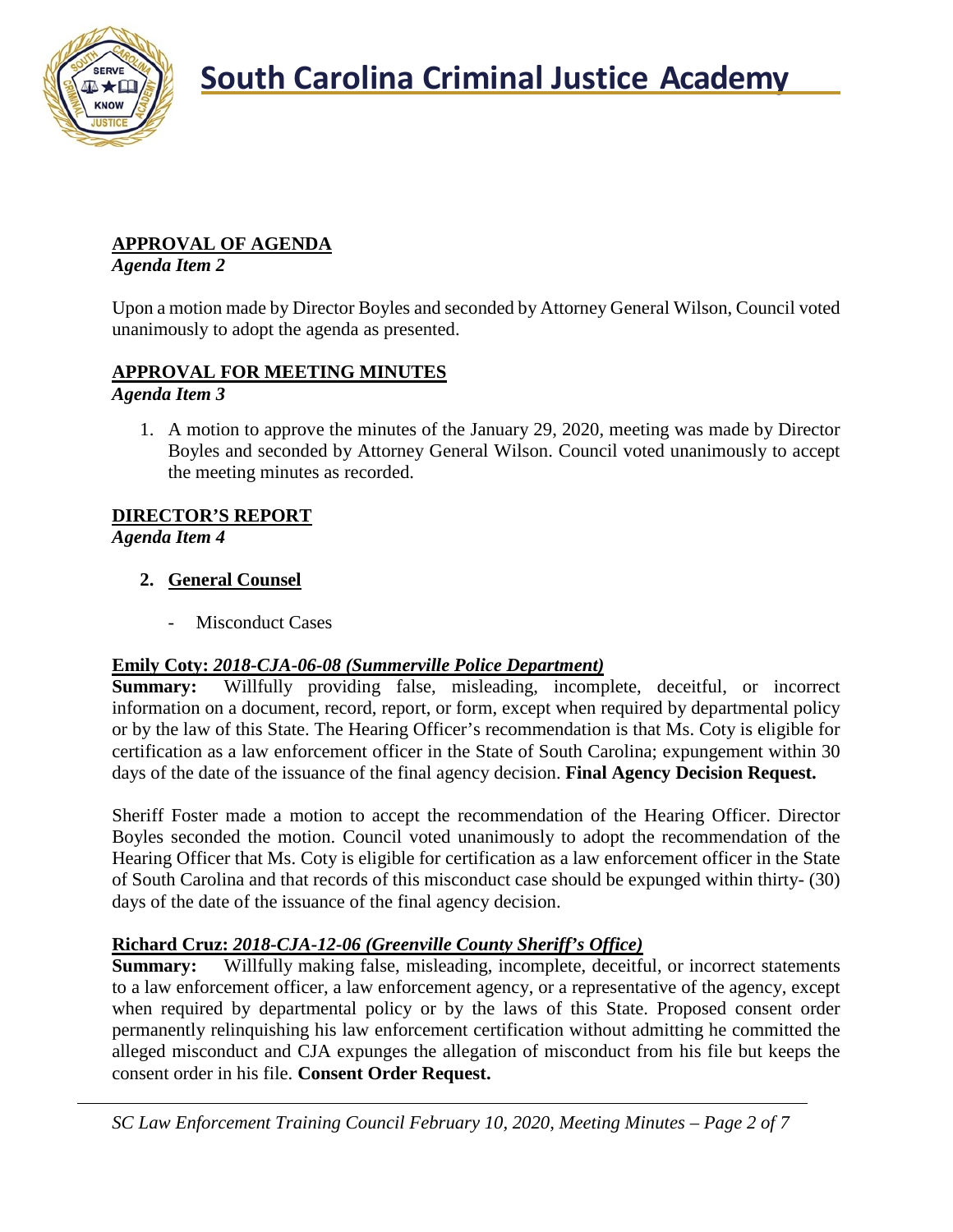

Mr. Cruz was in attendance at this meeting to speak on his own behalf and answer any questions Council may have regarding the allegations of misconduct against him.

Mr. Cruz was represented by Attorney Janet Rhodes, who was also in attendance at this meeting to speak on Mr. Cruz's behalf and answer any questions Council may have regarding the allegations against her client.

For the sake of discussion, Sheriff Foster made a motion to accept the proposed consent order. Director Woods seconded the motion.

Prior to the voting process, a discussion amongst Council took place in regards to the allegations against Mr. Cruz. Council also asked questions of both Mr. Cruz and Ms. Rhodes to gain clarity of the misconduct allegations and what led to these allegations against Mr. Cruz.

Upon conclusion of the discussion, Council voted unanimously to accept the proposed consent order, with the understanding that Mr. Cruz relinquished his right to be eligible for law enforcement certification in the State of South Carolina or any other state.

### **Cody Carroll:** *2019-CJA-08-06 (Fairfax PD)*

**Summary:** The South Carolina Law Enforcement Division (SLED) arrested Cody Carroll and charged him with Assault and Battery 3rd Degree. Council voted to temporarily suspend Mr. Carroll's law enforcement certification pending the disposition of the criminal charges. Mr. Carroll successfully completed PTI and obtained an expungement for the criminal charges. **Request for Law Enforcement Eligibility.**

For the sake of discussion, Sheriff Foster made a motion to reinstate Mr. Carroll's law enforcement certification. Director Stirling seconded the motion.

Prior to the voting process, Council discussed the case involving Mr. Carroll.

After discussion, Sheriff Foster amended his original motion to grant Mr. Carroll eligibility for law enforcement certification with the condition that Mr. Carroll take and pass a new psychological exam.

After Sheriff Foster stated his amended motion, discussion of the matter regarding Mr. Carroll continued.

Upon conclusion of more discussion, Sheriff Foster withdrew his amended motion and made a new motion that the Academy contact the PTI coordinator to find out the details and requirements of Mr. Carroll's pre-trial intervention program before Council makes a decision on his eligibility. Attorney General Wilson seconded the motion. Council voted unanimously to have the Academy

*SC Law Enforcement Training Council February 10, 2020, Meeting Minutes – Page 3 of 7*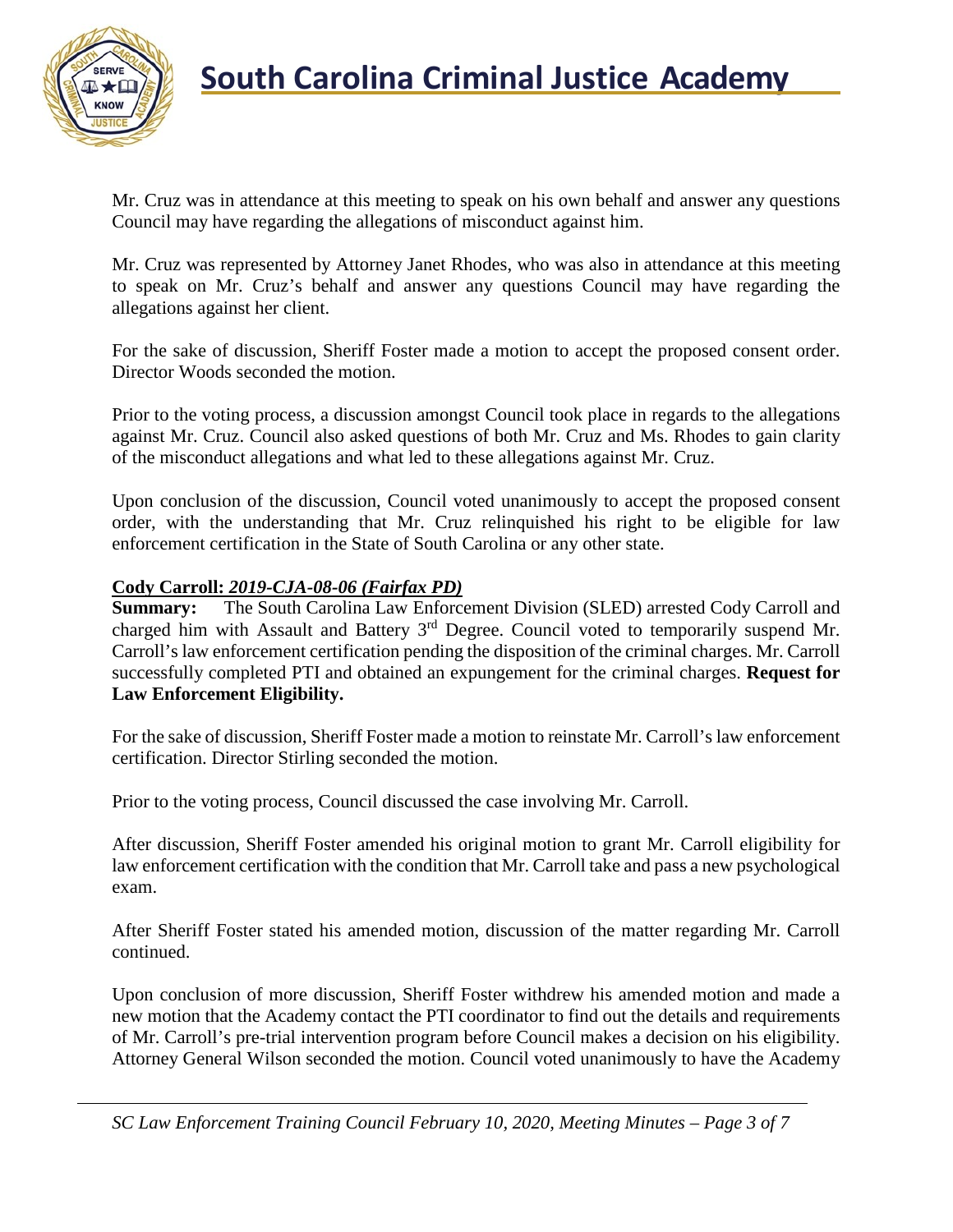

obtain more information regarding the requirements of Mr. Carroll's pre-trial intervention program prior to making a decision on his law enforcement eligibility.

# **Brandon Hegi: 2020-CJA-01-19 (Surfside Beach Police Department)**<br>**Summary:** Horry County Police Department arrested Mr. Hegi and ch

**Summary:** Horry County Police Department arrested Mr. Hegi and charged him with Domestic Violence 3rd Degree. No further information regarding the facts or circumstances surrounding his arrest is available at this time. **Request for Suspension of Law Enforcement Certification**.

Director Boyles made a motion to accept the recommendation of the Hearing Officer. Attorney General Wilson seconded the motion. Council voted unanimously to adopt the recommendation of the Hearing Officer and temporarily suspended Mr. Hegi's law enforcement certification pending the outcome of the criminal investigation.

### **Christopher Hocker:** *No case number assigned*

**Summary:** The 15<sup>th</sup> Circuit Solicitor's Office has petitioned the South Carolina Law Enforcement Training Council for a determination on Mr. Hocker's eligibility to attend training as a Class 3 Officer. On November 6, 2019, Mr. Hocker received a Pardon for several disqualifying convictions. He also received a letter of support from the Director of the 15<sup>th</sup> Circuit Drug Court Director and the  $15<sup>th</sup>$  Circuit Solicitor. No further information regarding the facts or circumstances are available at this time. **Request for Law Enforcement Certification Eligibility.**

For the sake of discussion, Sheriff Foster made a motion to grant Mr. Hocker eligibility for law enforcement certification as a Class 3 Officer. Director Woods seconded the motion.

Council engaged in a discussion regarding the case involving Mr. Hocker and the convictions for which he received a Pardon. Council discussed at length the differences between a Pardon and expungement of records. The conclusion of Council is that while Mr. Hocker has been absolved from all legal consequences of his crimes and convictions and all civil rights have been restored, the Pardon does not expunge these convictions from Mr. Hocker's criminal history record.

Upon conclusion of discussion, Sheriff Foster withdrew his original motion and stated a new motion to deny Mr. Hocker eligibility for law enforcement certification. Attorney General Wilson seconded the new motion. Council voted unanimously to deny Mr. Hocker eligibility for law enforcement certification.

### **Montey Burley:** *2020-CJA-01-18 (Alvin S. Glenn Detention Center)*

**Summary:** On January 21, 2020, the Alvin S. Glenn Detention Center submitted a late PCS of Separation Due to Misconduct regarding Mr. Burley alleging misrepresentation of employment related information. The date of separation listed on the PCS is listed and confirmed as June 25, 2019. The agency advised that the PCS Form was not submitted as an oversight. **Request to Accept Late PCS of Separation Due to Misconduct.**

*SC Law Enforcement Training Council February 10, 2020, Meeting Minutes – Page 4 of 7*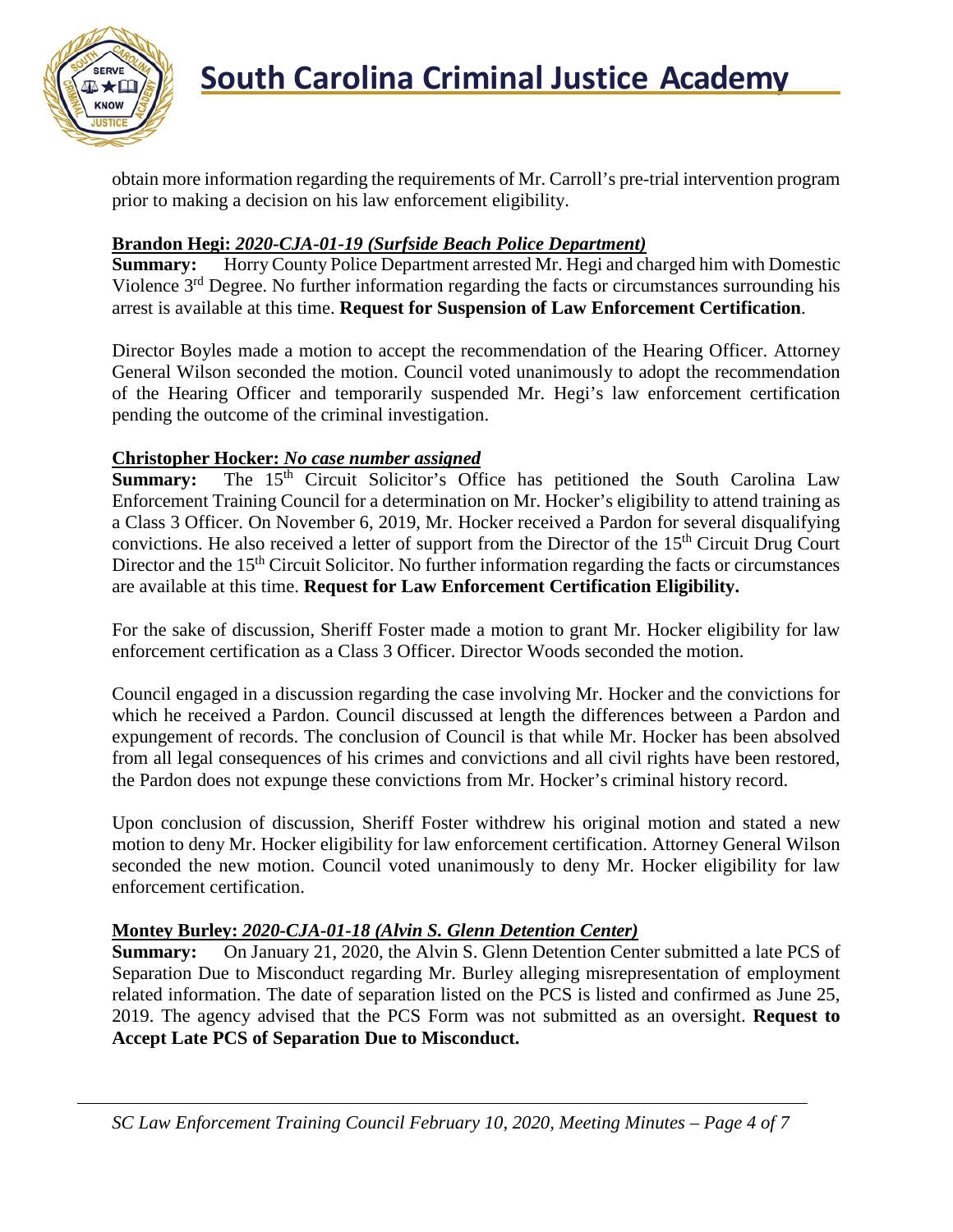

# **South Carolina Criminal Justice Academy**<br>KNOW 2008

Director Boyles made a motion to accept the late PCS of Separation Due to Misconduct. For the sake of discussion purposes, Director Stirling seconded the motion.

Council had a discussion regarding the late PCS submitted by Alvin S. Glenn Detention Center. As with past cases of this nature, Council voiced their concerns about these PSC forms being submitted late and thanked the Academy for the recent memo that was sent out to law enforcement agencies in regards to compliance in submitting allegations of misconduct to the Academy within thirty- (30) days after an officer's separation.

Council had in-depth discussion regarding this issue, discussing options of how an agency could be held accountable when these PCS forms are submitted late with no real extenuating circumstance, the definition of the statute (S.C. Code §23-23-150(F)) that requires these forms be submitted within thirty- (30) days after an officer's separation, and what Council defines as extenuating circumstances.

Upon completion of discussion, Council voted unanimously to accept the late PCS of Separation Due to Misconduct submitted by the Alvin S. Glenn Detention Center.

### **Carl Shultz:** *2020-CJA-01-22 (Orangeburg Department of Public Safety)*

**Summary:** On February 1, 2019, the Orangeburg Department of Public Safety submitted a Routine/Administrative Separation for Shultz advising the CJA that he had resigned while under investigation by the South Carolina Law Enforcement Division (SLED). On January 16, 2020, the Orangeburg Department of Public Safety submitted a PCS of Separation Due to Misconduct amending the original separation advising, that Shultz was arrested by SLED and charged with Misconduct in Office and the PCS of Separation Due to Misconduct was submitted as a result of the conclusion of the SLED investigation.

Allegations against Mr. Shultz are as follows: Willfully making a false, misleading, incomplete, deceitful, or incorrect statement to a law enforcement officer, a law enforcement agency, or representative of the agency, except when required by departmental policy and the laws of this State. **Request to Accept Late PCS of Separation Due to Misconduct.**

Director Stirling made a motion to accept the late PCS form. Sheriff Foster seconded the motion.

Prior to the voting process, the question came up about whether a section could be added to the PCS form for agencies to be able to disclose whether the matter in which the officer separates from the agency is under investigation. The Academy stated that this could be added to the PCS form.

Upon conclusion of this brief discussion, Council voted unanimously to accept the late PCS of Separation Due to Misconduct submitted by the Orangeburg Department of Public Safety. *Please note that Chief Keel recused himself from the voting process in this case.*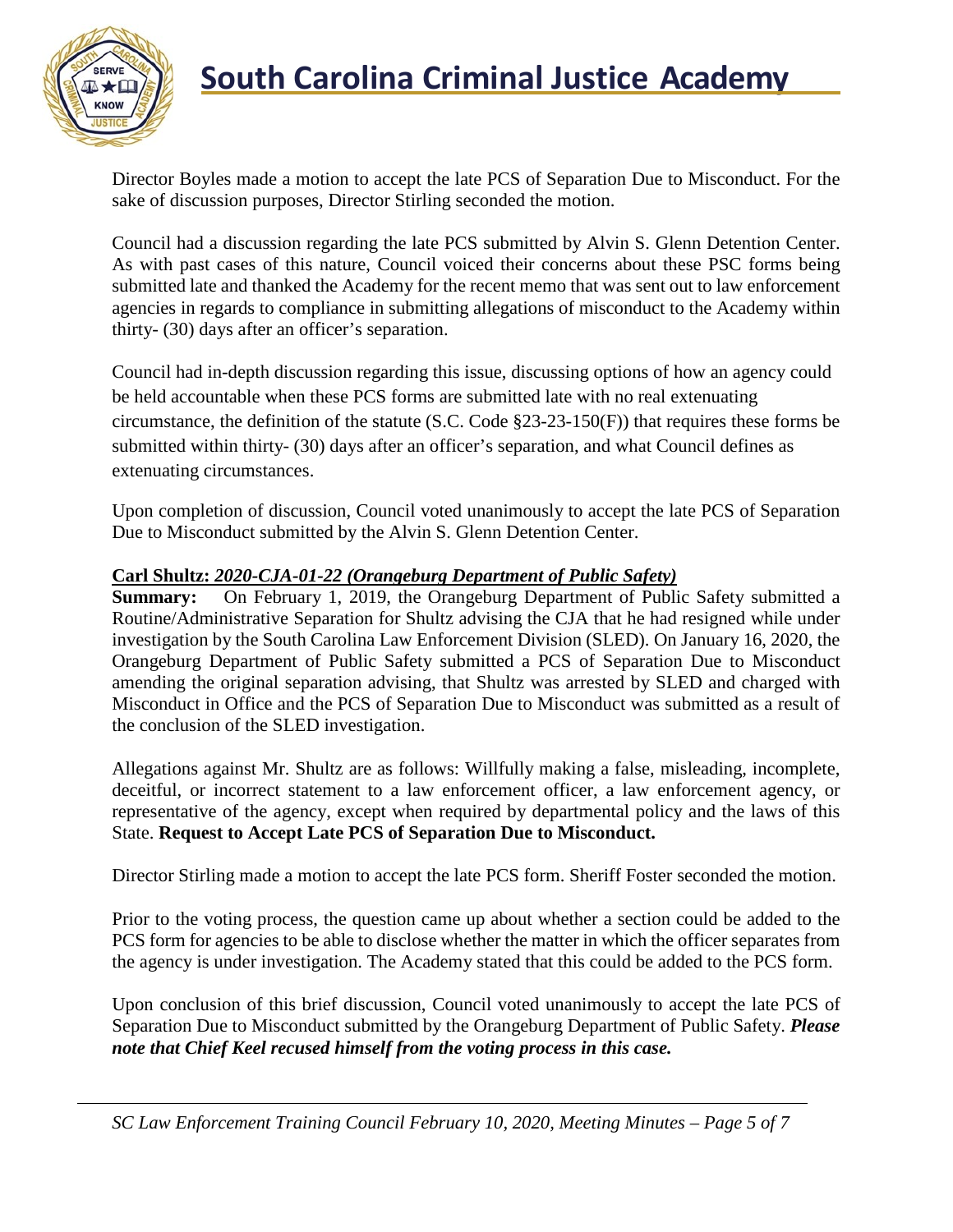

### 2. **Director's Comments**

### Director Swindler

Director Swindler stated that the memo addressing timely submission of PCS forms was sent out to agencies as was requested by members of Council.

Director Swindler gave updates on the success of the 4/8 week curriculum as it relates the starting numbers of students enrolling in the most recent classes and the number of candidates waiting for testing.

Director Swindler stated that the Academy is not seeing many academic or proficiency failures but is sending more students home for disciplinary reasons. Director Swindler also stated that several students realized that the law enforcement profession was not their calling and left the Academy.

Director Swindler stated that as of last week's testing, the Academy is seeing only a 2% failure rate on the academic testing and 4% failure rate on the physical abilities testing. This is showing that agencies are eliminating candidates who will likely be unsuccessful at the Academy instead of sending them to the Academy for the academic and proficiency tests.

Director Swindler thanked Council for their letter of recommendation to the Agency Head Salary Commission. The outcome of that letter was successful.

### **CLOSING REMARKS/ADJOURNMENT**

Attorney General Wilson asked if a 2nd Offense memo could be drafted that would be sent to agencies when a second PCS form is submitted late barring no extenuating circumstance. Jimmy Fennel stated that a model policy could be drafted and brought to Council at the March meeting. Director Swindler stated that the Academy could draft a letter, but he believes sanctions will eventually have to be imposed on repeat offending agencies.

Director Boyles asked if Council would benefit from a policy being drafted on how Council votes on Pardons and Expungements or consider these cases on a case-by-case basis. Chief Keel stated that even if a policy is drafted, each case is so different that he believes the best thing to do is look at these cases individually and make a determination according to each specific case's circumstances. Council spent time discussing this matter.

Upon completion of this discussion Chief Keel asked if there were any further remarks.

There were no other comments or matters that needed to be addressed.

*SC Law Enforcement Training Council February 10, 2020, Meeting Minutes – Page 6 of 7*